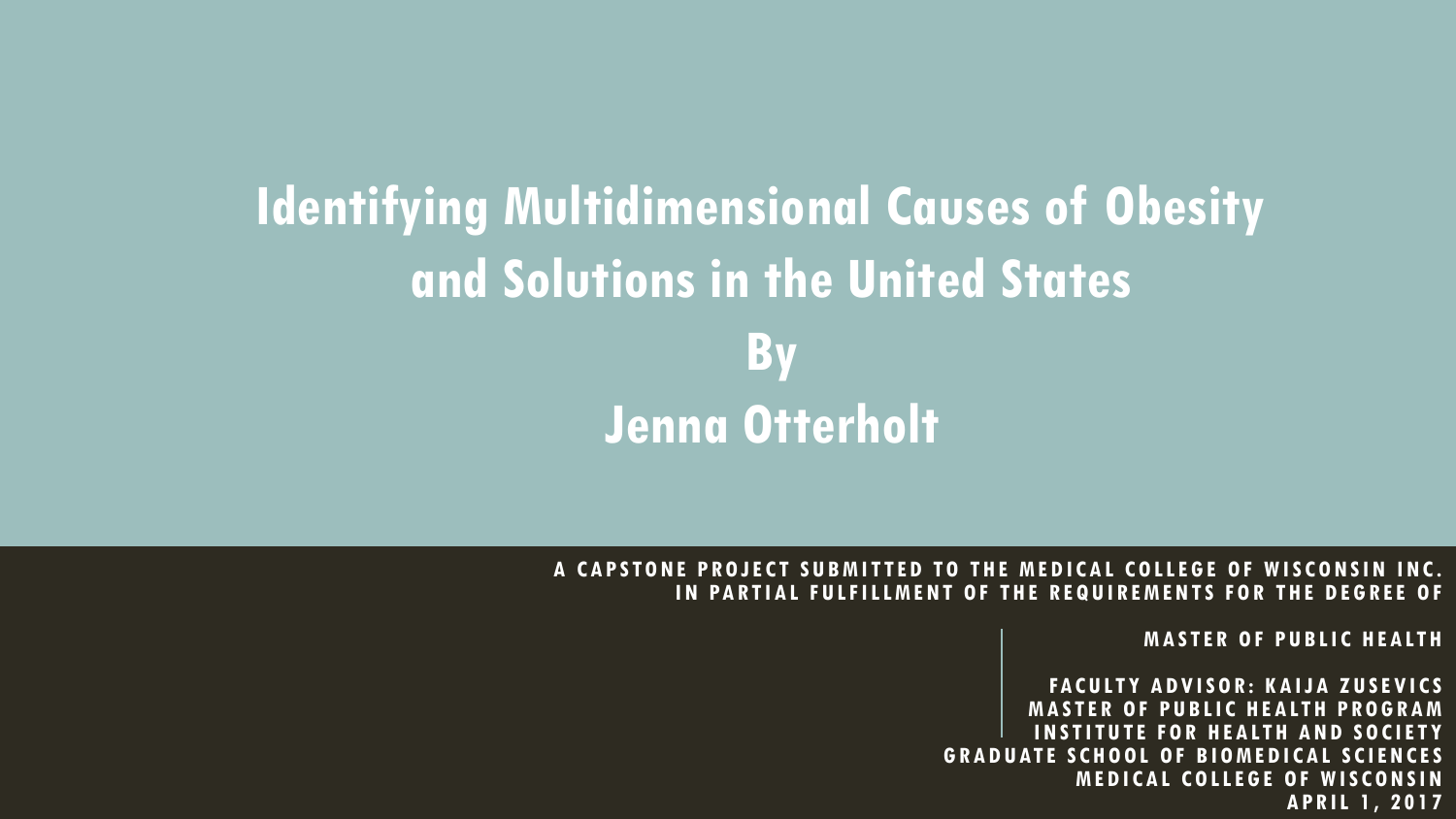## PURPOSE OF PRESENTATION

- **Introduction/Background**
- Purpose/Public Health Problem
- Methods
- **Results/Discussion**
- Conclusion
- **Acknowledgements**
- References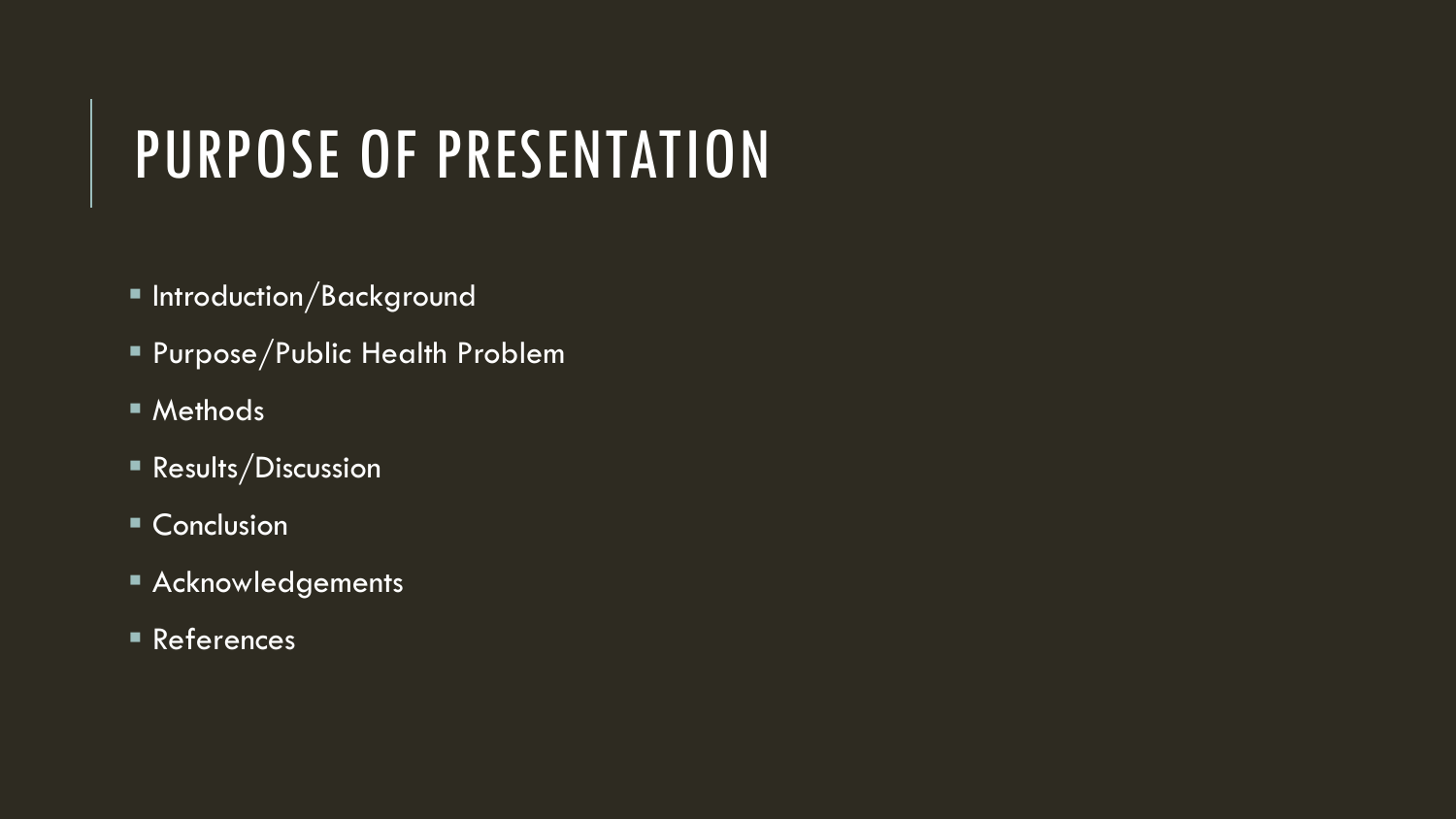## INTRODUCTION/BACKGROUND TO THE UNITED STATES OBESITY EPIDEMIC

- 36.5% U.S. population are obese
- **17% U.S. children are obese**
- Costs 147 billion dollars in health care dollars annually
- **300,000** preventable deaths due to complications related

Prevalence<sup>¶</sup> of Self-Reported Obesity Among U.S. Adults by State and Territory, BRFSS, 2015 "Prevalence estimates reflect BRFSS methodological changes started in 2011. These estimates should not be compared to prevalence estimates before 2011



Source: CDC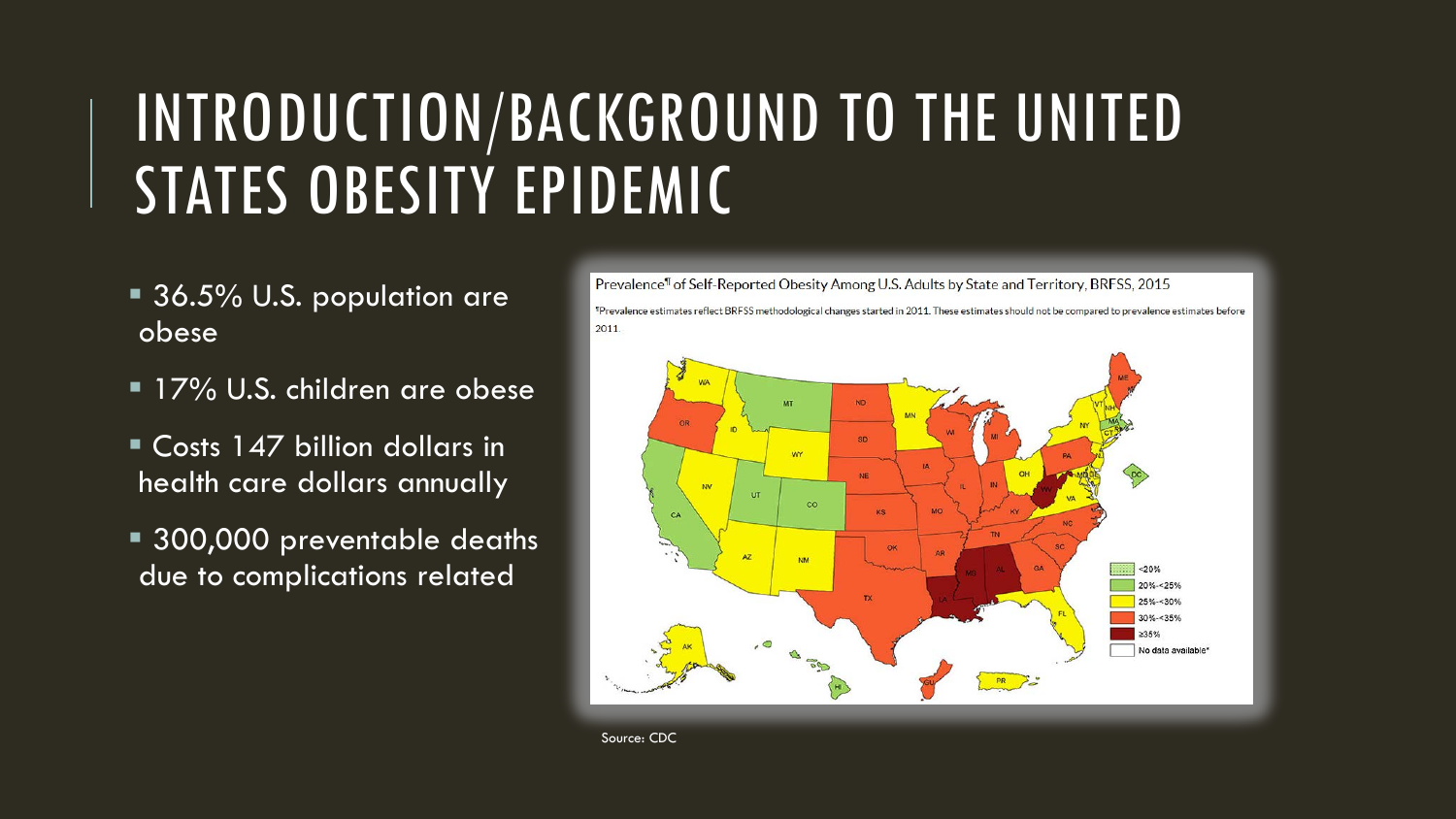## PURPOSE OF PAPER

- **Address and acknowledge the** multidimensional causes of obesity
- Discuss the impact of this epidemic on the United States
- Discuss the political, economical and cultural context
- **Describe the role of public health**
- **Present findings from Oneida County,** Wisconsin
- **Provide effective, evidence-based solutions** Source: http://drlinda-md.com/2016/03/causes-obesity-not-just-calories/

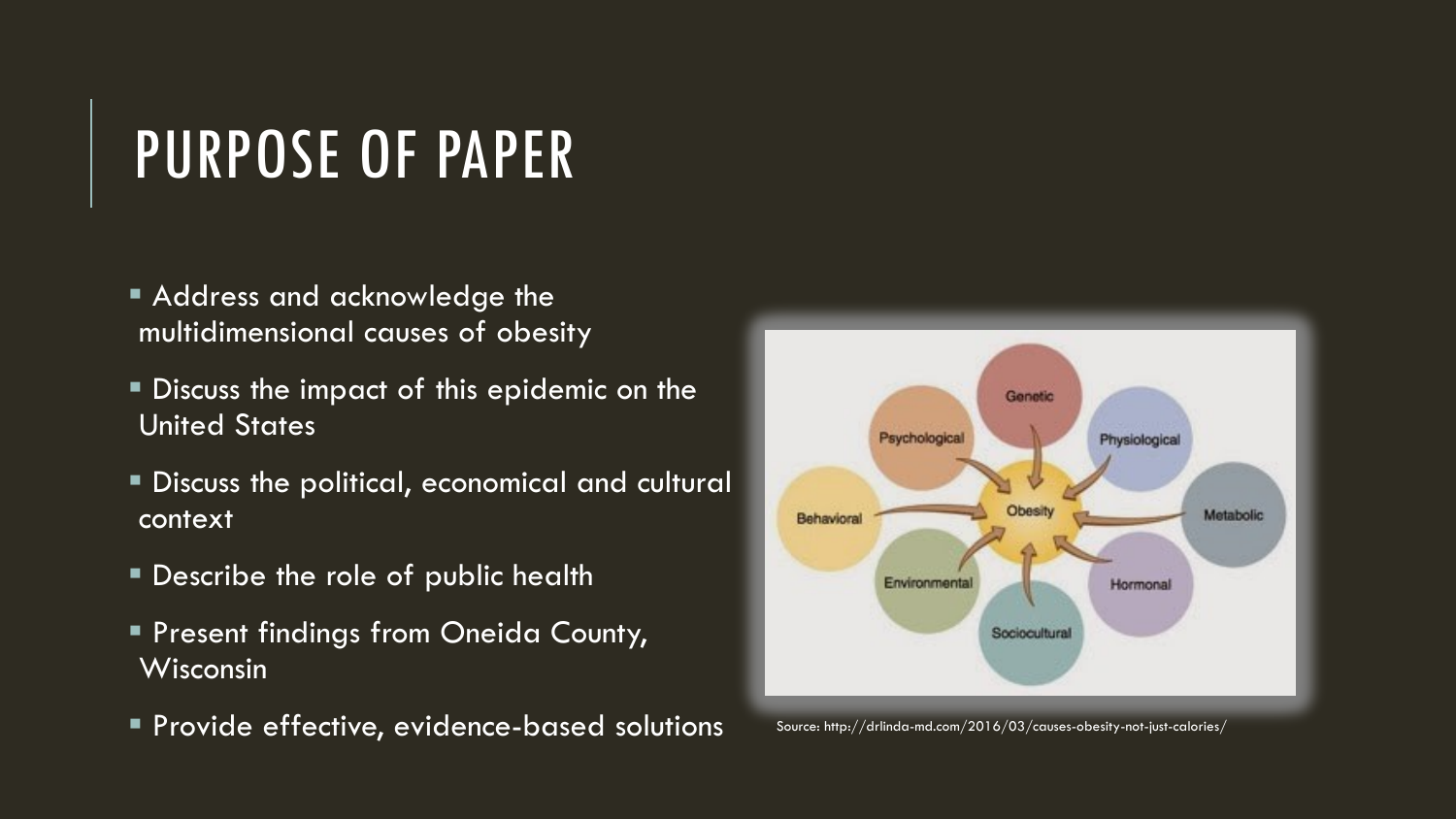## **METHODS**

#### **LITERATURE REVIEW**

(key searches)

- $\mathsf{I}$  = 1. Food deserts
- 2. Childhood obesity
- 3. Fast food
- 4. Portion control
- $\frac{1}{2}$  5. School lunch programs
- 6. Obesity policy/funding
- 7. Physical activity
- <sup>∶</sup>■ 8. Nutrition
- 9. Worksite wellness
- 10. Disparities in obesity prevalence (SES)

#### **INTERVIEWS**

- 1. Participant one, Community Health Specialist for Oneida **County Health Department**
- 2. Participant two, Family Living Educator for Oneida County through the University of Wisconsin Extension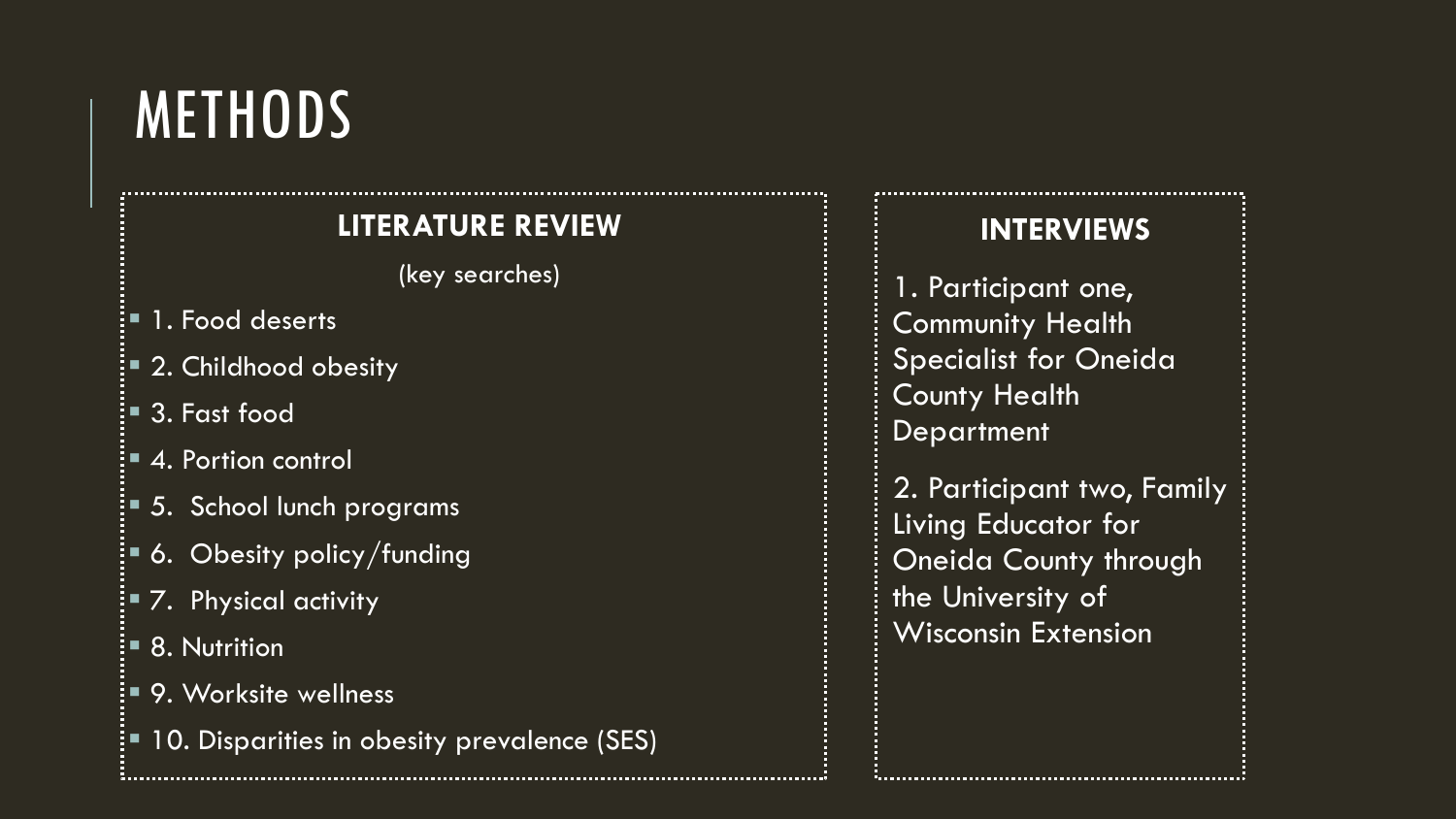## RESULTS & DISCUSSION - KEY FINDINGS PROBLEM: ACCESS TO HEALTHY, WHOLESOME FOOD

- **15 million children suffer from food insecurity**
- $\blacksquare$  9.2% of all housing units have no vehicle and 4.2% are at least five miles from a grocery store
- Fast food restaurants rose from 30,000 in 1970 to 233,000 in 2004 TAKEAWAYS:
- **People are living in food deserts across the nation** SOLUTION(S):
- Community based gardens
- Expand and offer affordable, healthy options at all locations where food is available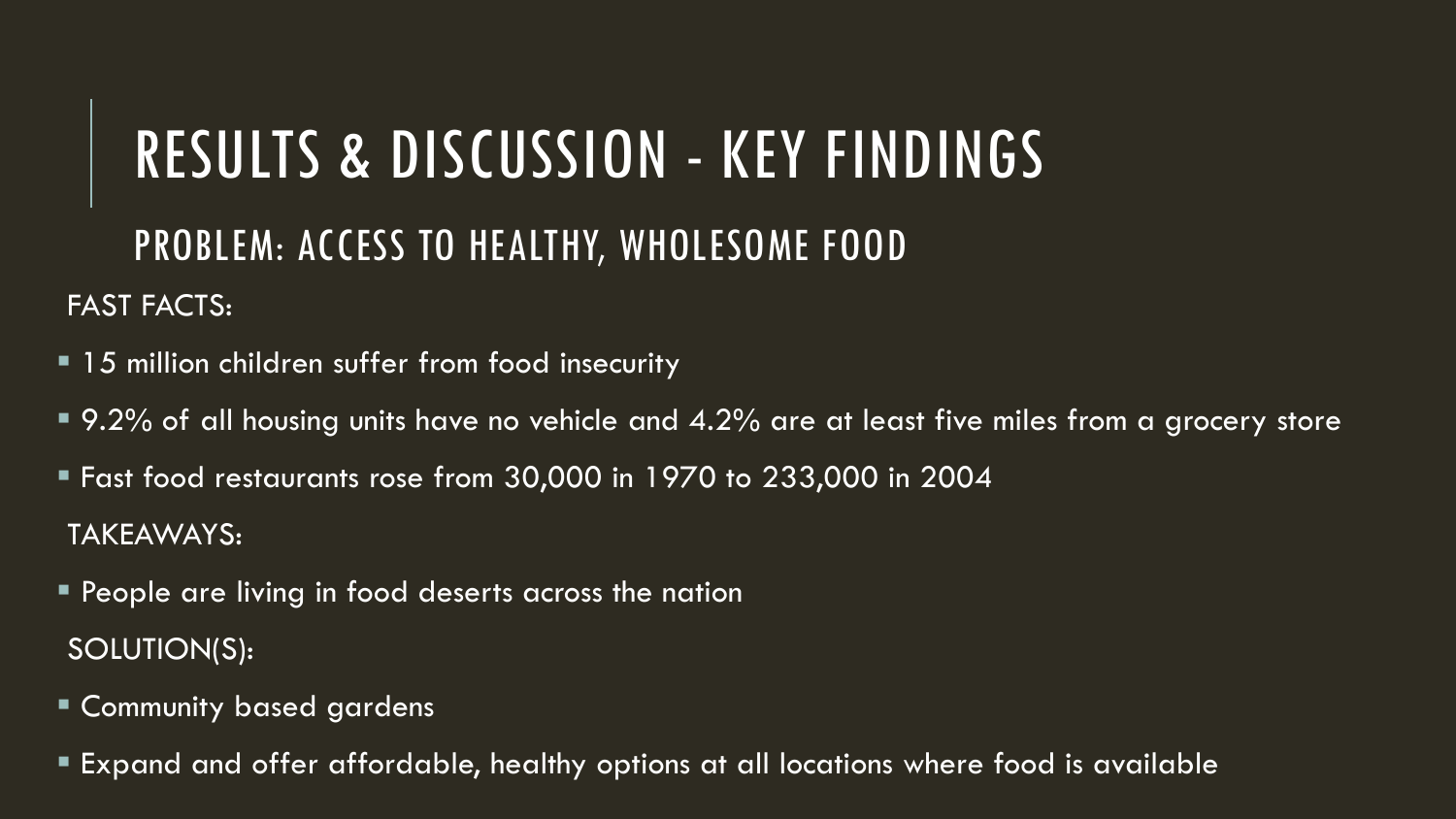### PROBLEM: LACK OF EDUCATION/RESOURCES

- 21% of the population meets physical activity guidelines ('08)
- Limited resources are available and not always affordable for target population
- Children ages 8-18 spend nearly eight hours per day looking at a screen
- 33% of young children do not eat any fruits or vegetables on a given day TAKEAWAYS:
- There needs to be a greater investment in education for obesity prevention SOLUTION(S):
- Offer wellness/nutrition programs to children and parents at schools, community centers, etc.
- Offer community activities to encourage proper nutrition and physical activity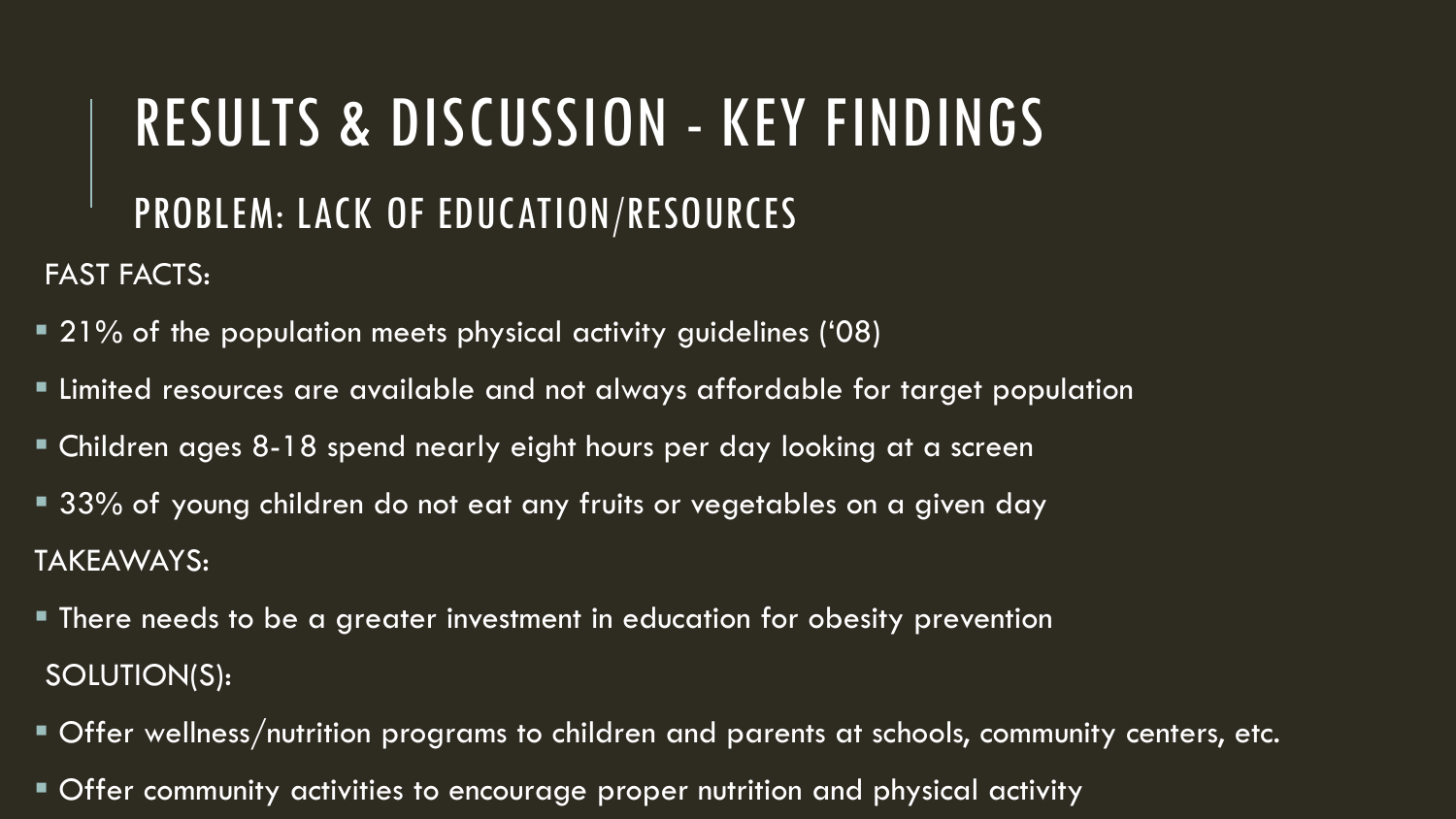#### PROBLEM: WORKPLACE CULTURE

- **36% of hours spent awake are spent at work**
- One study showed that for every \$1 invested in employee wellness, \$3.48 was saved in health care costs
- 39 million workdays are lost to obesity-related illnesses each year TAKEAWAYS:
- **There is sufficient evidence that proves the value of implementing worksite wellness programs** SOLUTION:
- Employers need to invest and understand the benefits of worksite wellness by utilizing the toolkit provided by the Department of Health Services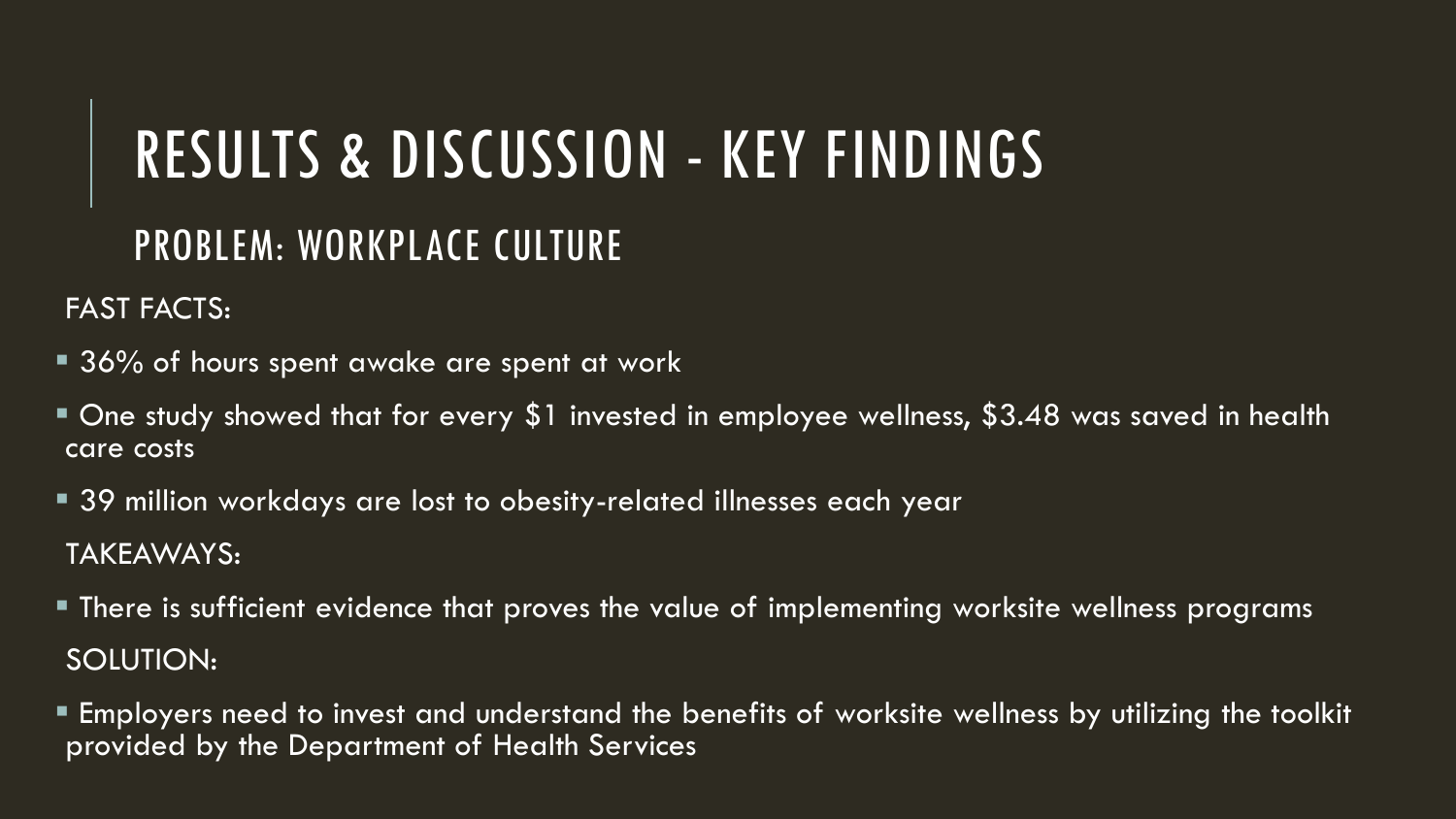#### PROBLEM: FUNDING

FAST FACTS:

- 3% of the health care budget is spent on public health interventions
- **Some government programs are too flexible for participants (SNAP)** TAKEAWAYS:
- **Our society tends to focus more on secondary and tertiary prevention**
- $\blacksquare$  "The obesity epidemic has huge economic consequences, and we have not even begun to pay the full cost" (Willet)

SOLUTION:

 Generate an economic shift that focuses more on primary prevention through public health interventions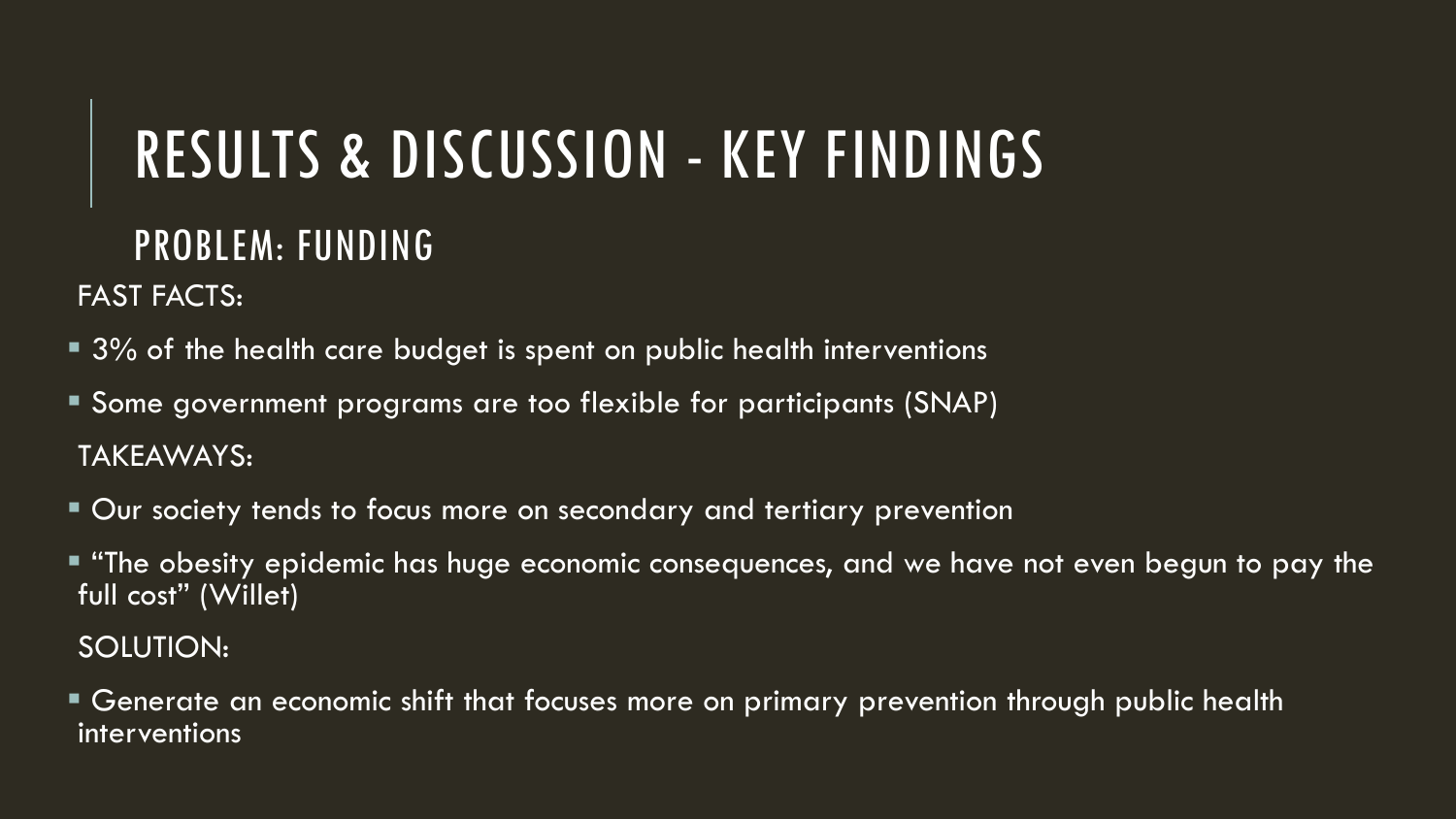#### PROBLEM: SOCIAL DETERMINANTS OF HEALTH

- Those who make \$15,000 or less per year make up 33% of obese population
- African Americans have the highest obesity rate at  $48\%$
- Those who did not graduate high school are more likely to be obese TAKEAWAYS:
- There are underlying socioeconomic factors that need to be addressed to decrease obesity rates SOLUTION:
- **Stakeholders must understand how socioeconomic factors are impacting the opportunity to access** resources and education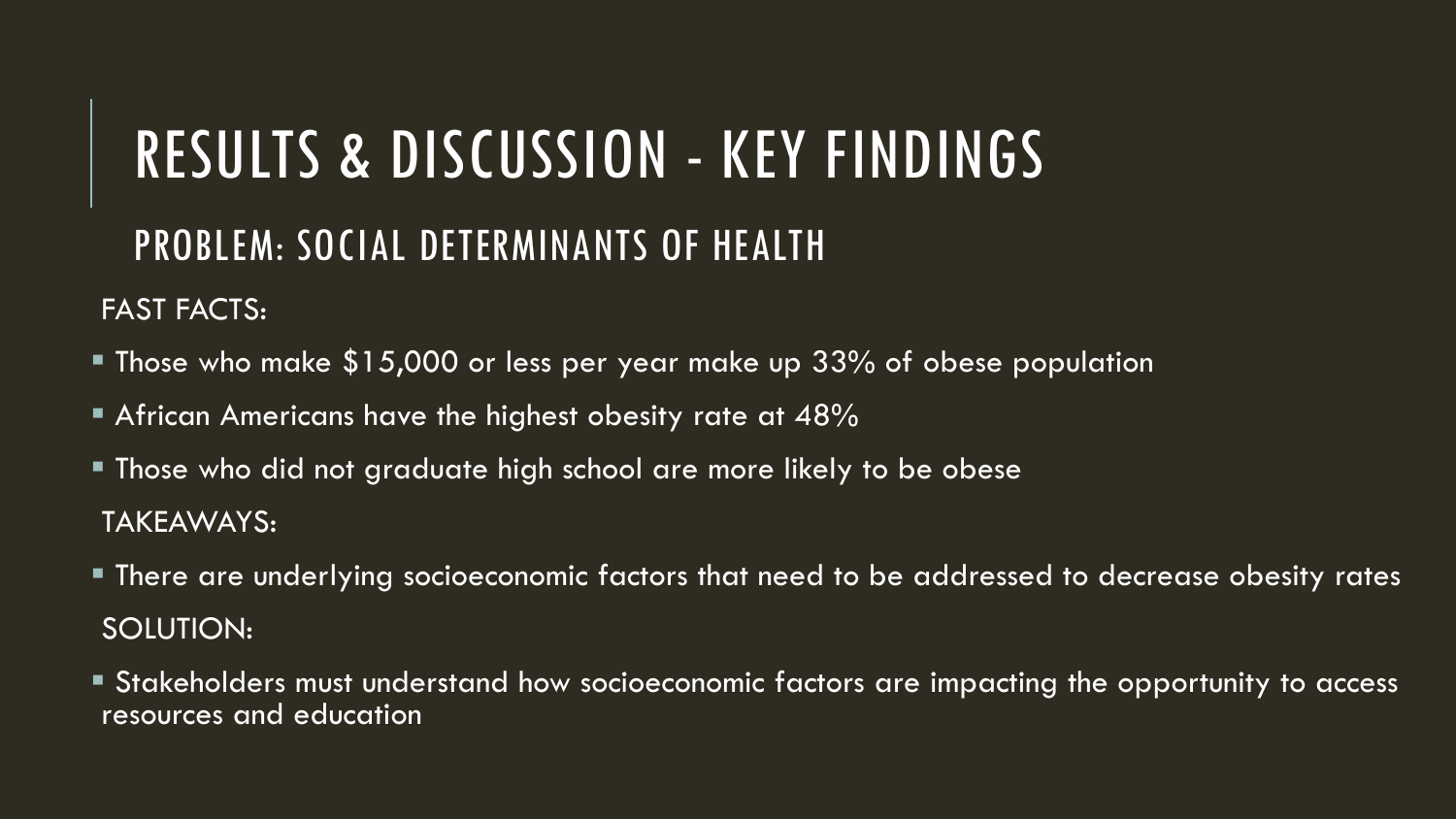## RESULTS & DISCUSSION - KEY FINDINGS PROBLEM: CULTURE

FAST FACTS:

 The United States spends the most money on health care, yet it is one of the sickest developed nations in the world

TAKEAWAYS:

- Stakeholders have individual agendas and primary prevention has not been a priority SOLUTION:
- Stakeholders must come together for the common goal of improving health outcomes to sustain a successful, productive economy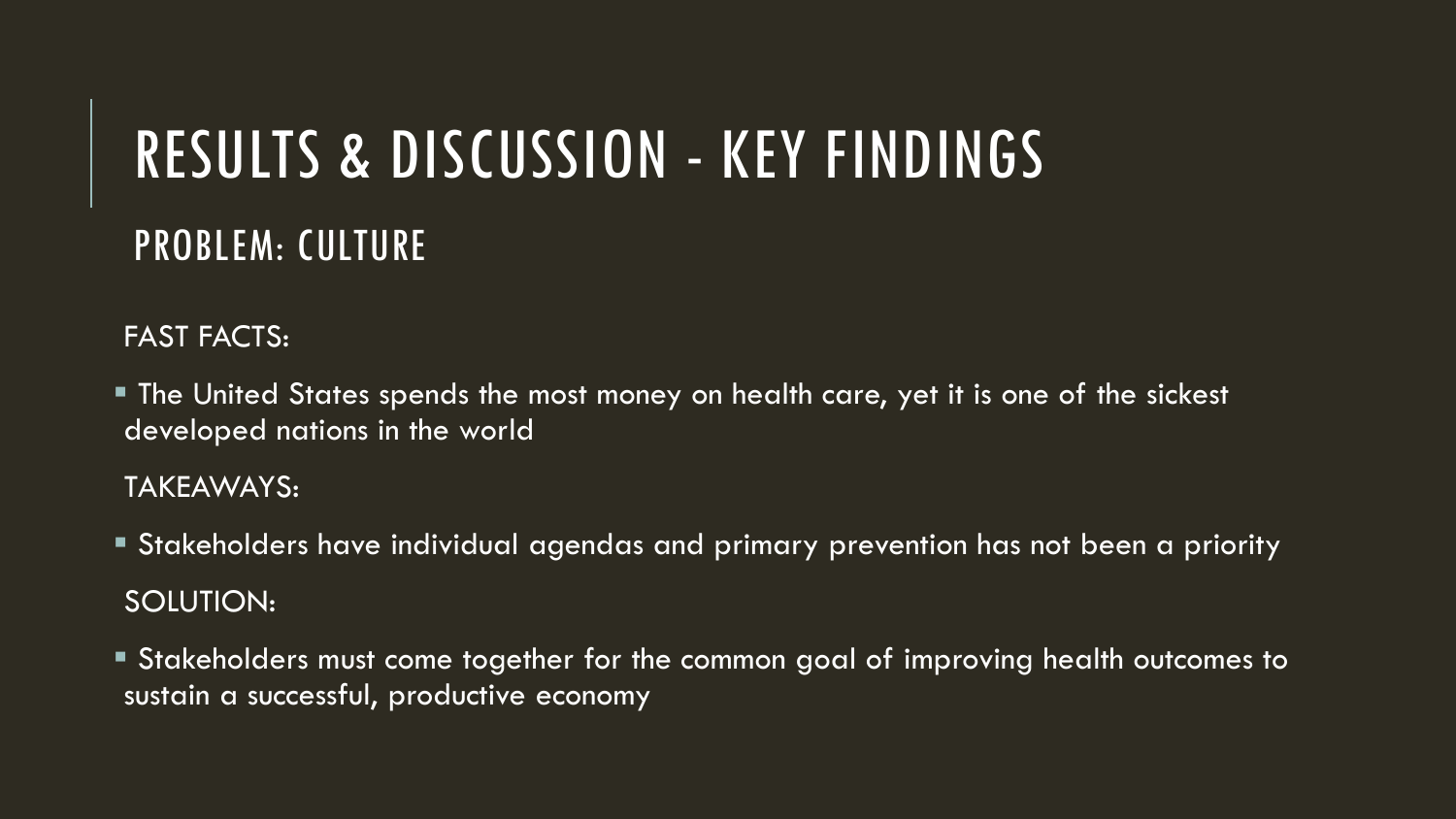## **CONCLUSION**

**In order to make sustainable improvements** to the obesity epidemic, there needs to be a cultural shift that entails all stakeholders coming together to invest in resources and education through public health interventions.

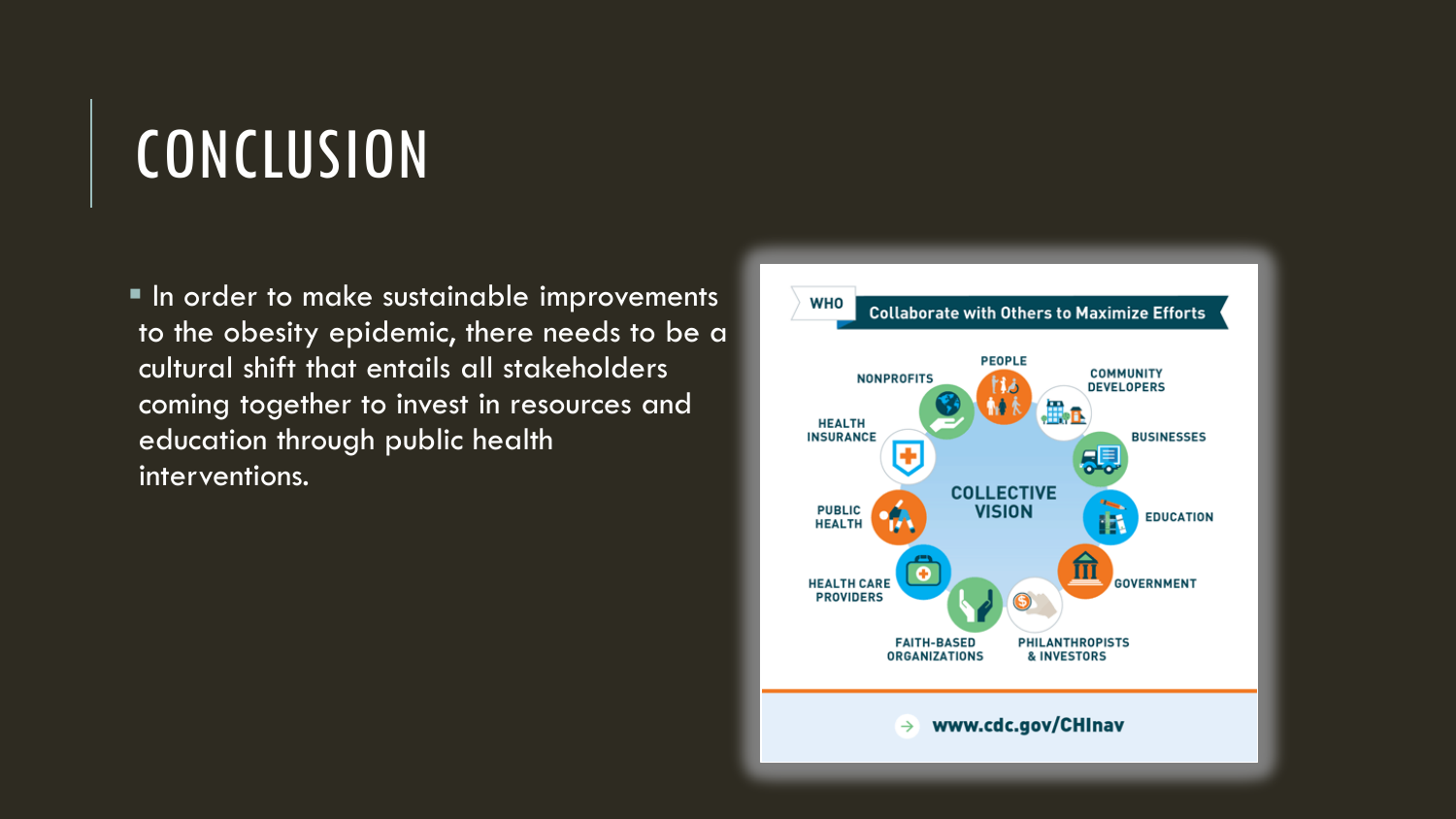## ACKNOWLEDGEMENTS

- Thank you to Kim Contardi for assisting and acting as Program Coordinator
- Thank you to Dr. Kaija Zusevics for assisting and accepting the role as Capstone Advisor
- **Thank you to Jennifer Theiler for accepting the role as Second Reader**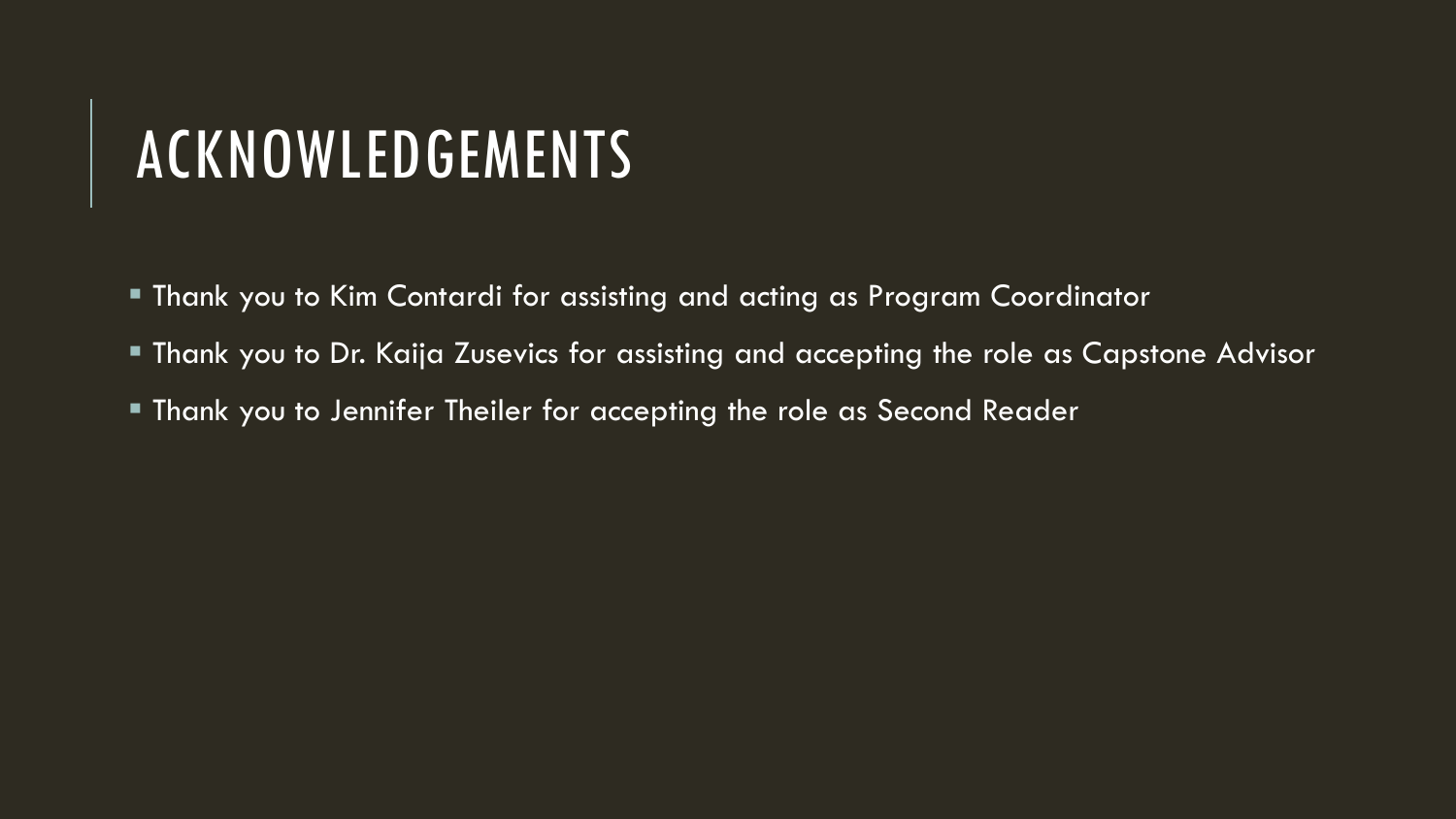## REFERENCES

*Centers for Disease Control and Prevention*. Centers for Disease Control and Prevention, 28 Jan. 2016. Web. Jan. 2017. <http://www.cdc.gov/>.

"Childhood Obesity Trends." *Socioeconomics and Obesity: The State of Obesity*. Nap., n.d. Web. 5 March. 2017. <http://stateofobesity.org/socioeconomics-obesity/>.

"Diseases and Conditions." *Diseases and Conditions - Diseases and Conditions - Disease and condition information from Mayo Clinic experts*. N.p., n.d. Web. 1 Jan. 2017. <http://www.mayoclinic.org/diseases-conditions>.

"Fast food consumption and increased caloric intake: a systematic review of a trajectory towards weight gain and obesity risk." *Rosenheck - 2008 - Obesity Reviews - WileyOnline Library*. N.p., n.d. Web.03 Feb. 2017. <http://onlinelibrary.wiley.com/doi/10.1111/j.1467-789X.2008.00477.x/full>.

"Healthy People 2020." *Healthy People 2020*. N.p., n.d. Web. 1 Jan. 2017 <https://www.healthypeople.gov/>.

Houle, Brian. "How Obesity Relates to Socioeconomic Status." *How Obesity Relates to Socioeconomic Status*. N.p., n.d. Web. 12 Feb. 2017. <http://www.prb.org/Publications/Articles/2013/obesity-socioeconomic-status.aspx>.

"Home." *Home - The Obesity Society*. N.p., n.d. Web. 1 Jan. 2017. <http://www.obesity.org/>.

"How Healthy is your County? | County Health Rankings." *County Health Rankings & Roadmaps*. N.p., n.d. Web. 1 Jan. 2017. <http://www.countyhealthrankings.org/>.

Lapping, M. B. "Review: Remaking the North American Food System: Strategies for Sustainability, edited by C. Clare Hinrichs and Thomas A. Lyson. Lincoln: University of Nebraska Press. 2008. 384 pages." *Journal of Planning Education and Research* 28.1 (2008): 201-02. Web.

"Obesity Action Coalition » Fast Food – Is it the Enemy?" *Obesity Action Coalition Fast Food Is it the Enemy Comments*. N.p., n.d. Web. 03 Feb. 2017. <http://www.obesityaction.org/educational-resources/resource-articles-2/nutrition/fast-food-i-it-the-enemy>.

"Oneida County, Wisconsin - Public Health." *Oneida County, Wisconsin - Public Health*. N.p., n.d. Web. 1 Jan. 2017. <http://www.co.oneida.wi.gov/index.asp?locid=136>.

Participant one. "Oneida County Health Department Community Health Specialist Interview." Personal interview. 27 Jan. 2017.